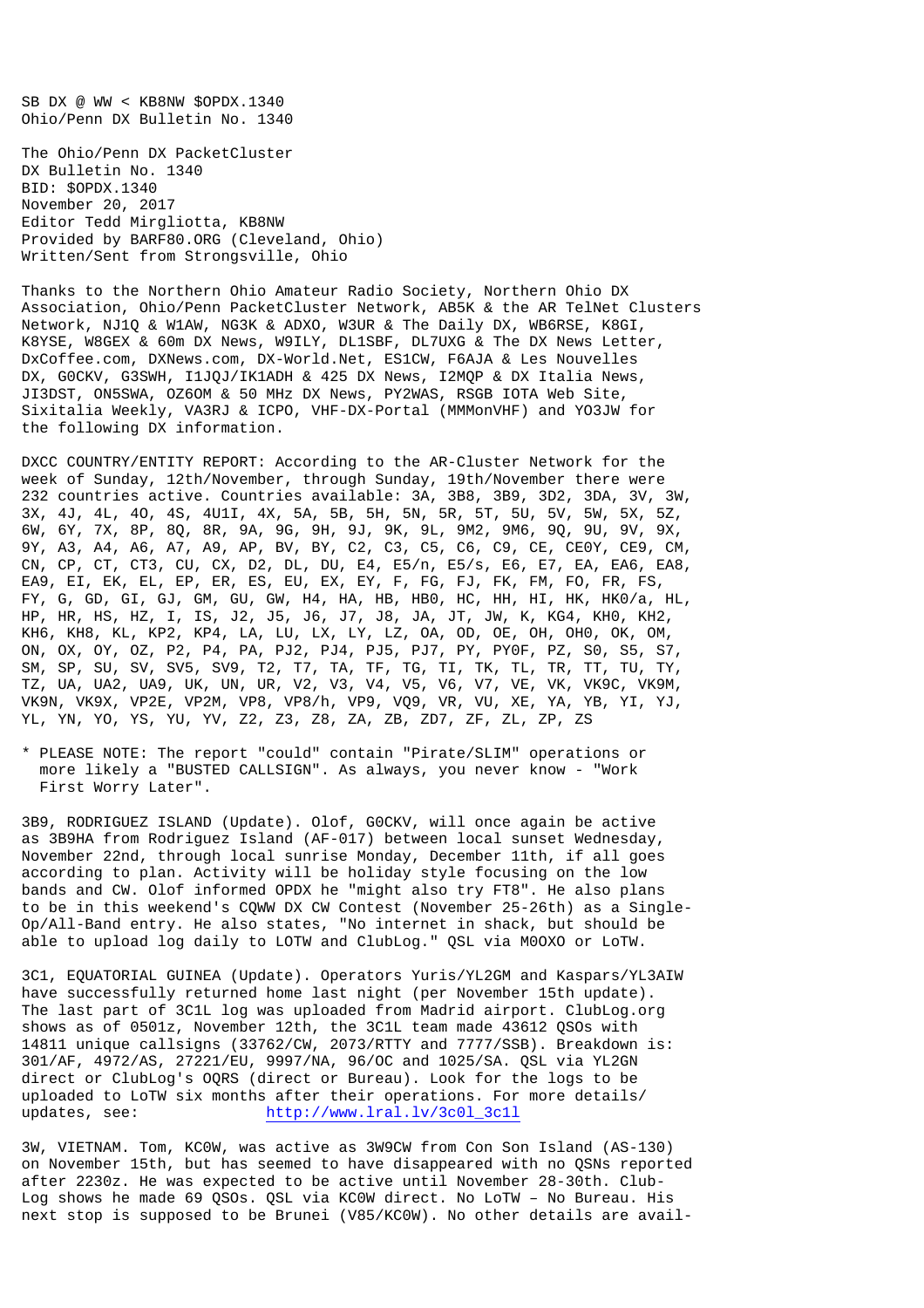able. LAST MINUTE UPDATE on November 19th: Tom reports, "Technical reasons made me go QRT after less than 100 QSOs." He is now active as XU7XXX from Cambodia (see XU below).

4S, SRI LANKA. Takayuki, JI1SHQ, has reportedly moved to Sri Lanka (AS-003) at the end of June, and will be active as 4S7TNG for the next several years. He is preparing his antenna and will soon be able to be on the air. Activity will be mainly on 30 and 20 meters using mainly CW. His station is an Icom IC-706MK2G transceiver (50w) into a V type Dipole, using two mobile whips; its height is approx. 60m. QSL via JI1SHQ by the Bureau.

4U1, AUSTRIA. Operators Oleg/HB9RB and Sparky/OE1ZZZ/RW3AH will be active as 4U1A from the International Amateur Radio Contest DX Club (ARCDXC) station during the CQWW DX CW Contest (November 25-26th) as a Multi-Single entry. QSL via UA3DX. This station counts as the VIC (Vienna International Centre) multiplier.

5T, MAURITANIA (Also IOTA Op). Operators Obaid/A61M (5T1R) and Fawaz/A92AA (5T1A) will be active from the capital city Nouakchott between November 20th and December 20th. Activity will be on 40-10 meters using SSB and FT8. QSL both callsigns via A92AA. The duo will be joined by Ahmad/9K2AI (5T2AI), who is there for the next two years, for an IOTA activition to Tidra Island (AF-050) as 5T5TI between December 1-7th. Activity will be on 40-10 meters using SSB and the Digital modes (FT8 was mentioned). QSL via NI5DX, LoTW or ClubLog. For more details and updates, see: http://5t5ti.blogspot.com

5V, TOGO. John, N9MDH, will be active as 5V1JE from Lomé until end of May 2018, more or less. Activity will be on 80-10 meters (he likes the 30m band) using SSB and the Digital modes. He will use an Icom IC-7300 transceiver into a Gap Titan antenna. QSL via eQSL or LoTW.

5X, UGANDA. Andy, DL3YM, will once again be active as 5X8B from Uganda. His length of stay is not known. He plans to be in the CQWW DX CW Contest (November 25-27th) possibly as a Single-Op/All-Band/Low-Power entry. QSL via his home callsign or LoTW (preferred). He does send all QSLs automatically via the Bureau.

5X, UGANDA (Reminder). Nick, G3RWF, will once again be active as 5X1NH from Fort Portal between November 20-30th. He should be on 80-10 meters, possibly 160m, and he prefers to operate CW, but he will also be on the Digital modes with some SSB. He plans to be in CQWW DX CW Contest (November 25-26th) as a Single-Op/Single-Band (20 or 15m) entry. Nick uses a K3 with a variety of antennas - (always) an inverted "V" dipole with links for all bands, (sometimes) a single band 2 element Moxon beam and an all band Hexbeam. QSL via his home callsign, direct, by the Bureau (may take a while), ClubLog's OQRS or LoTW.

9G, GHANA (Reminder). A group of Slovenian operators will be active as 9G5W from Kokrobite between November 20-29th. Operators mentioned are Peter/S54W, Drago/S59A, Renato/S57UN, Borut/S57GM, Uros/S57SU, Rado/S59ZZ and Alex/OZ7AM. Activity will be on 160-10 meters using CW, SSB and RTTY. They plan to be in the CQWW DX CW Contest (November 25-26th). Their equipment contains 2x TS-480SAT and 2x TS480-HX with various verticals for 160/ 80/40/30m, Delta-Loops for 17/12m and SpiderBeams for 20-10m. QSL via S59ZZ or ClubLog's OQRS. Log will be uploaded to LoTW 6 months later. For more details and updates, see: https://www.ghana.si

9U, BURUNDI (Update). Members of the Mediterraneo DX Club are now QRT as 9U4M. ClubLog.org shows as of 2135z, November 16th, the 9U4M team made 54980 QSOs with 17578 unique callsigns (26379/CW, 19761/SSB, 7617/RTTY and 1223/FT8). Breakdown is: 748/AF, 5144/AS, 37806/EU, 9575/NA, 349/OC and 1358/SA. QSL via IK2VUC, direct, by the Bureau, ClubLog's OQRS or LoTW. For more details and updates, see: http://www.mdxc.org/9u4m

A3, TONGA. Hiro, JA6WFM, will be active as A31MM from Nuku'alofa (the capital city of Tonga), on Tongatapu Island (OC-049), during the CQWW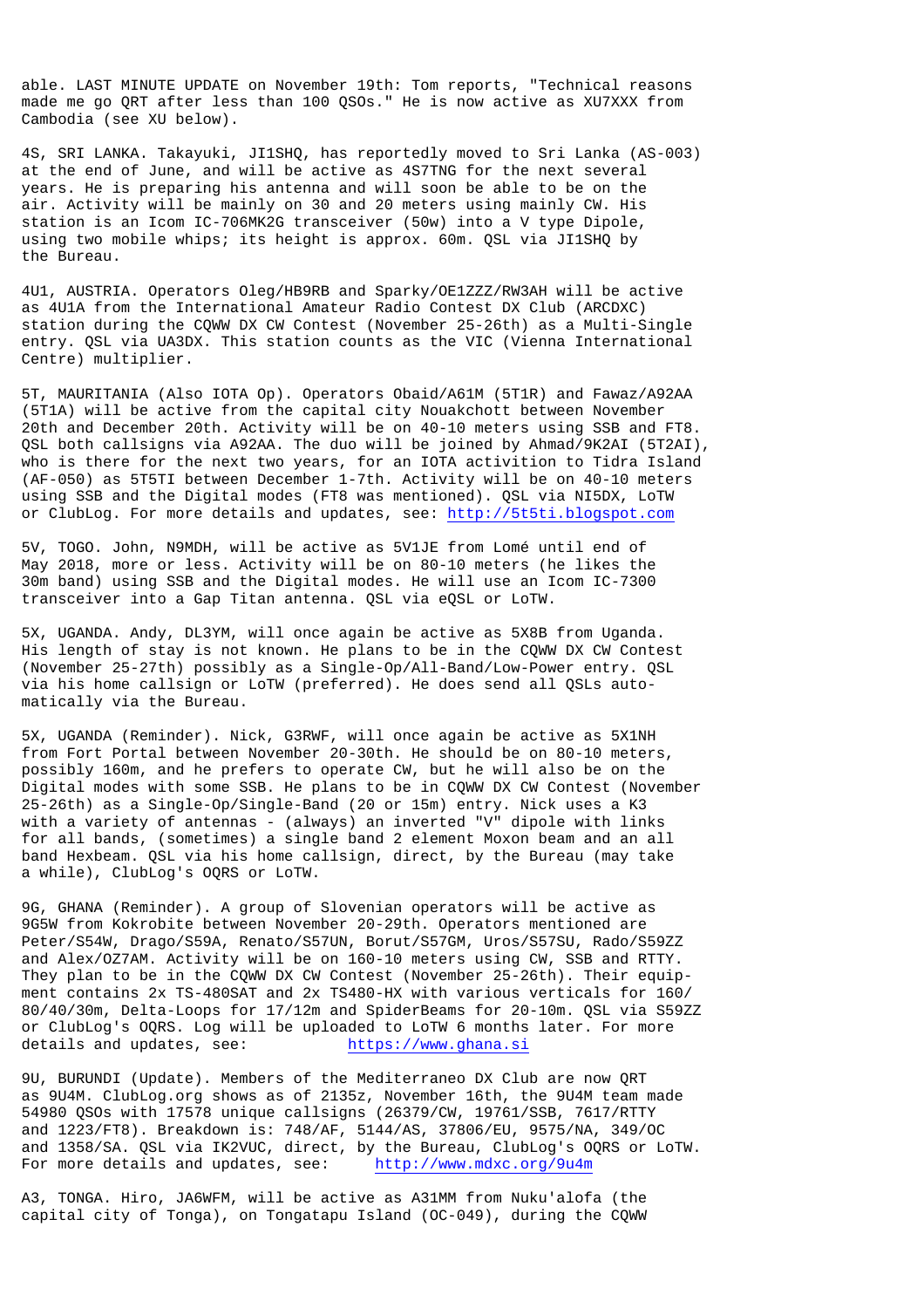DX CW Contest (November 25-26th) as a Single-Op/Single-Band (15m) entry. He states that this will be his last contest from Tonga for him. QSL via EA4GL or LoTW.

C8, MOZAMBIQUE (Update). Members of the Lion DX Team (OT8T) will be active as C8T from Mozambique between May 2-15th, 2018. Operators mentioned are Kurt/ON8KW (Team Leader), Roger/ON7TQ (Co-Leader), Bruno/CS7ABG (Co-Leader), Paulo/CU2CO, Emil/DL8JJ, Ron/ON1DX, Philippe/ON4ACP, Marc/ON4AMX, Erik/ ON4CCV, Olivier/ON4EI, Hermann/ON4QX, Ivo/ON5CD, Cis/ON6LY and Franky/ ON7RU. Activity will be on 160-6 meters using CW, SSB and RTTY, and possibly other Digital modes (PSK, FT8). They have permission to do 60m and will also do 2m-EME. The setup will consist of 4 stations on the air for 24 hours and a fifth station for 2m EME + 60m and extra digimodes on all bands. QSL Manager has not been named, but it looks like they will be using ClubLog. Look for more details to be forthcoming. Visit their Web page at: https://mozambique2018.wordpress.com

CT9, MADEIRA ISLAND. Operators Serge/R7KW and Oleg/YL3JM will once again be active as CT9/R7KW and CT9/YL3JM from Madeira Island (AF-014) between November 21-26th. Activity will be on various HF bands and participation in the CQWW DX CW Contest (November 25-26th) as a Multi-Single/Low-Power entry signing as CT9/R7KW. QSL via K2PF or ClubLog's OQRS (preferable).

FG, GUADELOUPE. Oliver, F6ARC, is once again active as FG/F6ARC from Guadeloupe (NA-102) until November 29th. Activity will be holiday style with a focus on the 30/17/12m bands and the lower bands using 100 watts CW only. Look for him to be in the CQWW DX CW Contest (November 25-26th) as a Single-Op/Single-Band (15m) entry. QSL via FE11DX, by the Bureau, direct, eQSL and LoTW.

GREEN PARTY AND WWFF ACTIVITIES.......

|                  | VKFF-1992 -- By VK2NP; between November 21-22nd; Robertson Nature       |
|------------------|-------------------------------------------------------------------------|
|                  | Reserve; 7150 kHz SSB; Access Unknown - Will try to spot                |
| VKFF-1906        | -- By VK2NP; November 22nd; between 0300-0700z; Cecil Hoskins           |
|                  | Nature Reserve; 7150 kHz SSB; Will Spot if able                         |
| VKFF-1904        | -- By VK2JNG/P; November 22nd; between 0300-0700z; Captains             |
|                  | Creek Nature Reserve; 7160 kHz SSB; Around 2:30pm if he                 |
|                  | can get in. First Activation!                                           |
| <b>JAFF-0011</b> | -- By JA7GAX/6; between November 22-28th; Iriomote-Ishigaki             |
|                  | National Park; Also IOTA AS-024 (see IOTAs below) for more              |
|                  | details, Kuro Island                                                    |
| VKFF-1944        | -- By VK2NP; between November 22-23rd; Joadja Nature Reserve;           |
|                  | 7144 kHz SSB; Access Unknown - Weather Permitting                       |
| VKFF-1944        | -- By VK2NP; between November 23-24th; Joadja Nature Reserve;           |
|                  | 7144 kHz SSB; Had to Cancel - May be a later date                       |
| VKFF-1597        | -- By VK4HNS; November 24th; between 0300-0700z; Morgan Park            |
|                  | Conservation Park; 7165 kHz SSB; also 20m                               |
| VKFF-0471        | -- By VK4HNS; November 24-25th; Sundown National Park; 7165             |
|                  | kHz SSB; also 20m; Shire SD4 VKFF activation weekend                    |
| <b>VKFF-2155</b> |                                                                         |
|                  | -- By VK3BYD/P; November 24-25th; Mount Piper Nature Con-               |
|                  | servation Reserve; 7032 kHz CW early notice; also SOTA;<br>VKFF weekend |
|                  |                                                                         |
| VKFF-XXXX        | -- By VK3BYD/P; November 24-25th; the WWFF status needs to be           |
|                  | verify with the activator; 7032 kHz CW early notice; also               |
|                  | SOTA                                                                    |
|                  | VKFF Activation Weekend -- November 25-26th                             |
|                  | VKFF-0624 -- By VK3XV; November 25th; between 0300-0700z; Heathcote-    |
|                  | Graytown National Park; 7144 kHz SSB                                    |
| VKFF-1775        | -- By VK1DI/P; November 25th; between 0300-0700z; Mount                 |
|                  | Pleasant Nature Reserve; 7110 kHz SSB                                   |
| VKFF-0629        | -- By VK3XV/P; November 25th; between 0700-1100z; Kara Kara             |
|                  | National Park; 7144 kHz SSB                                             |
| VKFF-0198        | -- By VK4HNS; November 25-26th; Girraween National Park;                |
|                  | 7165 kHz SSB; also 20m                                                  |
| VKFF-0973        | -- By VK3XV/P; November 25-26th; Mount Alexander Regional               |
|                  | Park; 7144 kHz SSB                                                      |
| VKFF-0973        | -- By VK3XV; November 26th; between 0300-0700z; Mount Alexander         |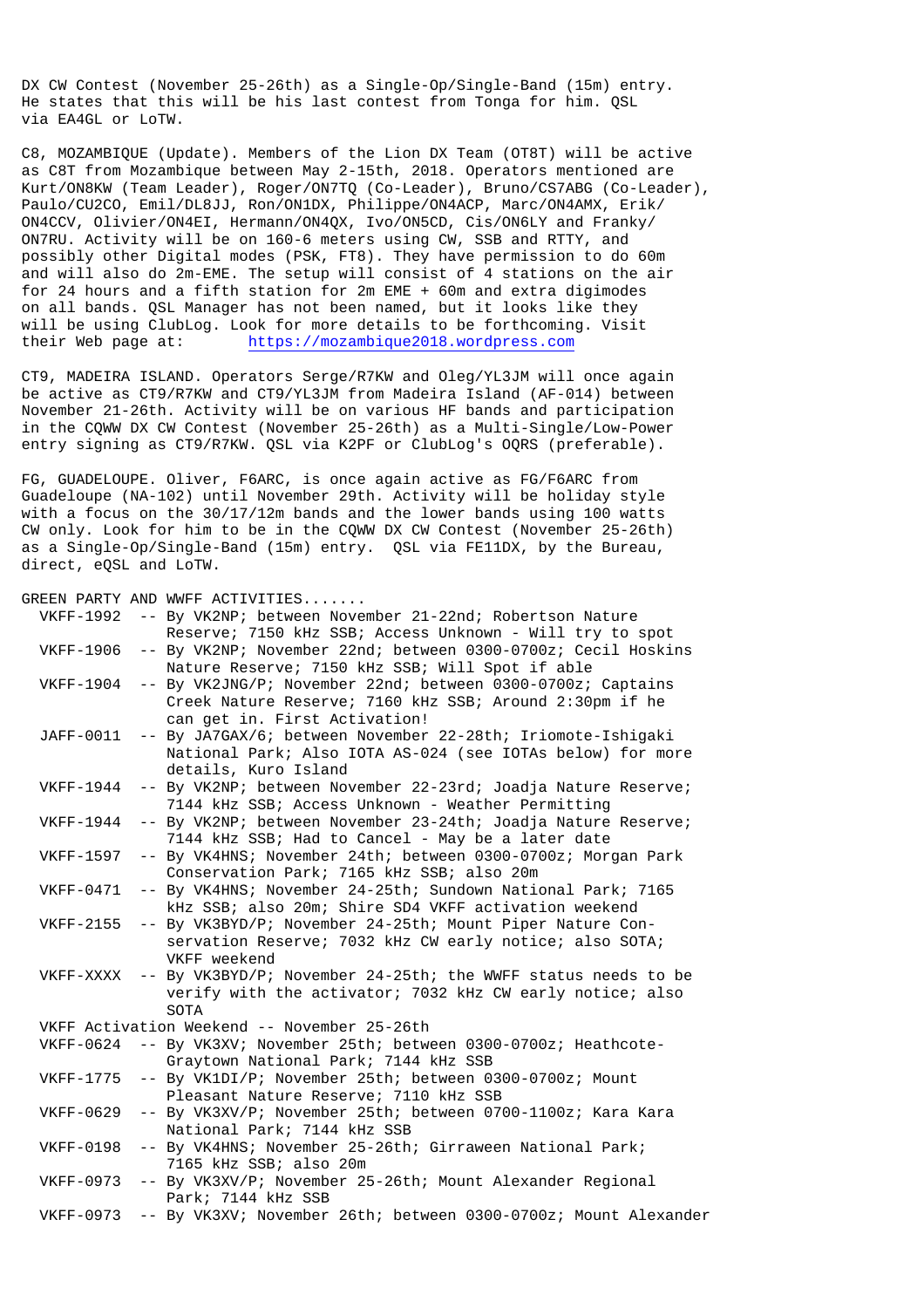Natural Features Reserve; 7144 kHz SSB VKFF-0992 -- By VK1DI/P; November 26th; between 0300-0700z; Old Naas Travelling Stock Route (TSR) Nature Reserve; 7110 kHz SSB VKFF-0964 -- By VK3XV/P; November 26th; between 0300-0700z; Creswick Regional Park; 7144 kHz SSB For more information about WWFF upcoming operations, see: http://wwff.co/agenda Also suggest URLs: World-Wide -- https://www.facebook.com/groups/WWFF44 USA -- https://www.facebook.com/groups/parksontheair A special DXCluster for WWFF is available at: http://wwff.co/dx-cluster Canada Flora & Fauna (VEFF) link is: https://www.facebook.com/groups/Canadawwffveff Other links for VEFF are: Home Page at: http://www.qsl.net/va3rj/veff.html Yahoo Groups: https://groups.yahoo.com/group/veff PLEASE NOTE: Yahoo Groups might be removed if the Facebook Group works as expected. However, it will remain online well into the New Year 2018. HC8, GALAPAGOS ISLANDS (Update). An Argentinian group will be active as HC8LUT (not HC8LU as first announced) from San Cristobal Island in the Galapagos Islands between November 29th and December 8th. Operators mentioned are Alejandro/LU8YD, Alejandro/LU9VEA, Mario/LU7VB and Patricio/ LU3YK. Pilot stations are Sergio/LU7YS and Javier/LU5FF. Activity will be on 160-10 meters using mainly SSB and the Digital modes (WSPR, JT65, FT8, PSK31). There will also operations on the satellites (LEO, FM and SSB). Their stations: 2x IC-7000 and home-made 5 elements VHF and 7 elements UHF antennas. QSL via IK2DUW. Visit their Blog page for updates, at: https://hc8lu.blogspot.com.ar Any donations are greatly appreciated. Paypal accounts: hc8lu.2017@gmail.com IOTA NEWS.............. IOTAs Accepted: Craig, VK5CE, reports to "DXNews.com" that the VK9AR Ashmore Reef (OC-216) and VK9AR/6 Browse Island (OC-234) have both been accepted for IOTA credit. AF-050. See "5T, MAURITANIA (Also IOTA Op)" above for details. AS-024. Takayoshi, JA7GAX, will be active from Kuro Island (Yaeyama Islands) [JIA 47-141, GL PL14XF, JAFF 0011, JCG 47005 (B) Taketomi-cho,Yaeyama-gun, Okinawa, JAPAN] between 0700z, November 23rd and 0700z, November 28th. Activity will be on 160-6 meters using CW only. Suggested frequencies are: 1912(JA), 1812/1844(DX), 3512, 7012, 10130, 14044, 18084, 21044, 24904, 28044 and 50044 kHz. This operation is subject to change in bad WX or other conditions. QSL via JA7GAX, by the Bureau or QRZ.com. AS-079. Take, JS6RRR/JI3DST, will once again be active as JS6RRR (sometime as JI3DST/6) from Miyako Island between 0000z, November 23rd and 0000z, November 28th. Activity will be on 160/80/40/30/20/17/15/12/10 meters using CW, SSB, RTTY and JT65. Operations may vary in case of heavy rains or other conditions. QSL routes are as follows: QSL JS6RRR via JS6RRR and JI3DST/6 via JI3DST. Via the Bureau is best. Please check QRZ.com for more details. EU-077. A Spanish team was active as EG1ET this past weekend from Salvora Island. Operators mentioned were Quique/EA1DFP, Manuel/EA1ET, Jose/EA1RG, Iban/EA2DLX, Ramon/EA2DXW, Isma/EA2ELB, Juan/EA2RC

 OC-090. (Update) Jack, SP5APW, is nown active as DU1/SP5APW from Busuanga Island until possibly November 23rd. Activity is on only 20/17 meters SSB. QSL via dirext, by the Bureau or LoTW.

and Antonio/EA2VE. QSL via EA1ET.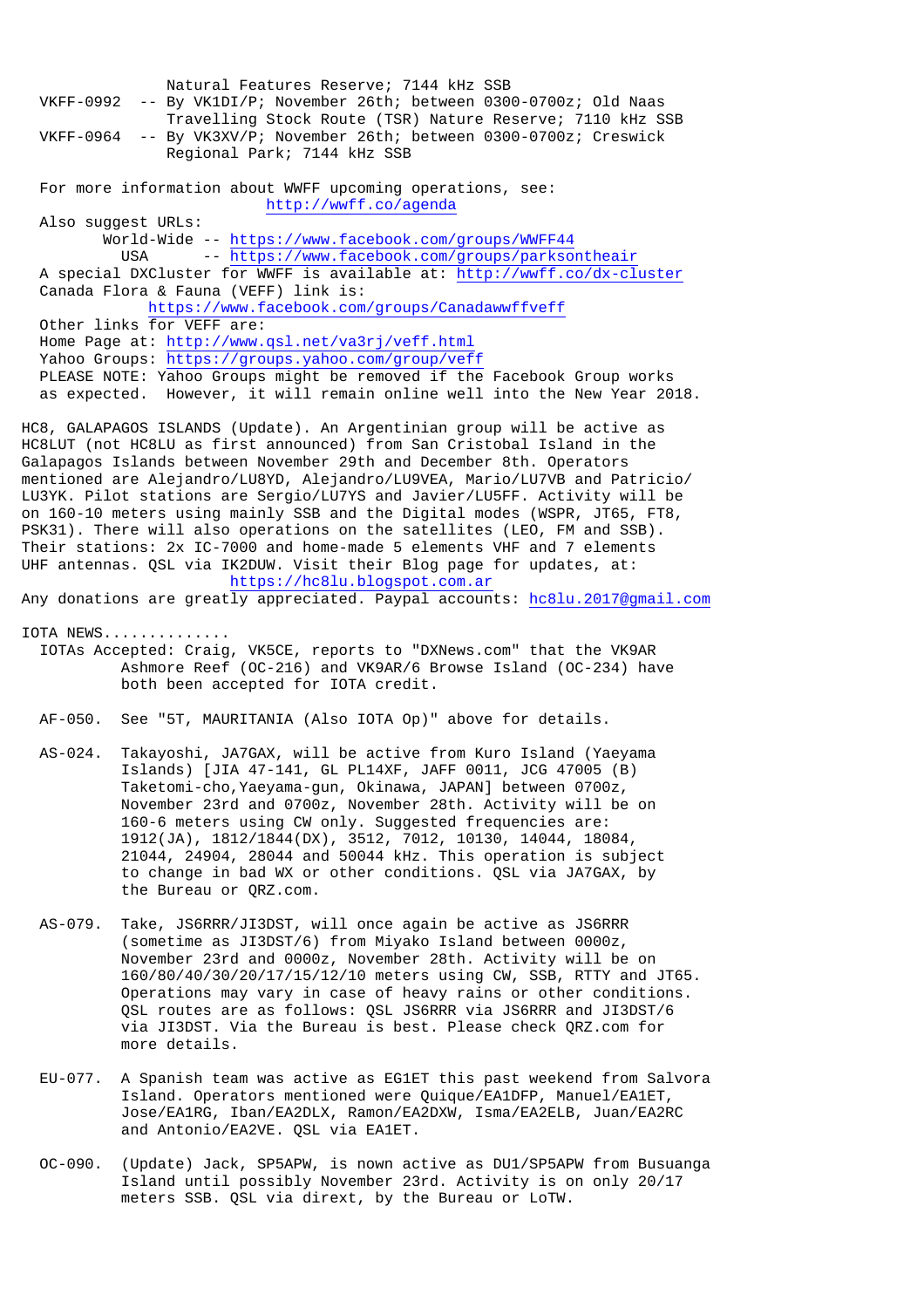OC-150. Amir, YB9IPY, will be active as YB9IPT/p from Lombok Island between November 20-24th. Activity will be on 40/20/15 meters using SSB. QSL via IK2DUW. Look for the log to be uploaded to ClubLog.

PLEASE NOTE: Since the Webmasters of the new <www.iota-world.org> have decided NOT to post or dedicate a Web page to announce upcoming IOTA operations, PLEASE send your IOTA operations information to the OPDX and we will post it here in an upcoming bulletin......

PJ4, BONAIRE (Update/Change). Jeff, KU8E, will be active as PJ4/KU8E from the "PJ4G Radio House" on Bonaire (SA-006, WLOTA LH-1279) between November 22-28th. Operator John, K4BAI, had to cancel his entry for PJ4A in the CQWW DX CW Contest (November 25-26th), but Jeff, KU8E, has replaced him as PJ4A in the contest as a Single-Op/Single-Band (15m) entry. QSL PJ4A and PJ4/KU8E via K4BAI. Check out the "PJ4G Radio House" at:

http://www.pj4g.com<br>Also, look at: http://ku8e.com/Rad. http://ku8e.com/Radio/pj4a.php

PROPAGATION FORECAST/REPORT (November 20-26th)....... Nov/20th HN Nov/23rd AN Nov/25th AN Nov/21st LN Nov/24th AN Nov/26th AN Nov/22nd HN

SOLAR REFERENCE KEYS/INDEXES AND GEOMAGNETIC REFERENCE

| NORMALITY                                   | GEOMAG      | K Values    | Alpha       |  |  |  |  |
|---------------------------------------------|-------------|-------------|-------------|--|--|--|--|
|                                             |             |             |             |  |  |  |  |
| - Above Normal<br>ΑN                        | Ouiet       | $K = 0 - 1$ | $0 - 7$     |  |  |  |  |
| - High Normal<br>HN                         | Unsettled   | $K = 2$     | $8 - 15$    |  |  |  |  |
| - Low Normal<br>T.N                         | Active      | $K = 3$     | $16 - 29$   |  |  |  |  |
| BN - Below Normal                           | Minor Storm | $K = 4$     | $30 - 49$   |  |  |  |  |
| DIS - Disturbed                             | Major Storm | $K = 5$     | $50 - 99$   |  |  |  |  |
| VRY DIS - Very Disturbed Severe Storm K=6-9 |             |             | $100 - 400$ |  |  |  |  |

REALTIME BAND CONDITIONS WEB SITE <http://www.bandconditions.com>: The purpose of this experimental Web site is to provide 24-7-365 actual (REALTIME) band condition information to CW QRPp, QRPe and CW/SSB for Contesters interested in increasing their scores. It can also be of benefit to other Radio Amateurs to determine band conditions for Nets and casual QSO's. This information is NOT based on any software pre dictions or any kind of satellite based readings. It is based on a new Ionospheric sounding method called "HF Ionospheric Interferometry" which operates very similarly to the PolSAR system used by NASA.

 Also, check out the VOACAP predication Web page at: http://www.voacap.com/prediction.html A daily HF radio wave propagation forecast can be found at: https://www.facebook.com/thomasfranklingiellaw4hm Also on Twitter: https://twitter.com/@GiellaW4hm

PZ, SURINAME. Members of the Voodoo Contest Group will be active as PZ5V from Paramaribo during the CQWW DX CW Contest (November 25-26th) as a Multi-2 entry. QSL via Tim, M0URX. Operators mentioned are Ned/AA7A, John/G4IRN, Lee/KY7M and Roy/G4FON. The team will be there until November 28th. For more details, see: http://voodoocontestgroup.com/suriname-2017

OSL INFO AND NEWS..................

QSL-INFO from DB0SDX by Lothar, DL1SBF (November 19th) <www.qslinfo.eu>

| 5B/SQ2MGM via SQ2MGM (d/e) HF7NJX via SP7VC |                      | OP3DWG via ON3DWG           |
|---------------------------------------------|----------------------|-----------------------------|
| 5K0T via LU1FM                              | HI/DG8DP/P via DG8DP | OP7VA via ON7VA             |
| $5N70$ via DF8DX & $(L)$                    | HR9/W1UE via W1UE    | OT4A via $ON4AEK$ ( $L/e$ ) |
| A41NNN via YO6BZL (B)                       | HZ1FI via DL1RTL     | OU5U via OZ3FD              |
| CG5TLW via VE5TLW                           | IY5PIS via IW5AOT    | PG400TH via PA3ETC          |
| CG9RK via VE9RK                             | IY7MG via IO7DV      | SO1WS via EA2JG             |
| DA0WRTC via DJ9MH                           | J5T via I2YSB        | SP20ZIP via SP5ZIP          |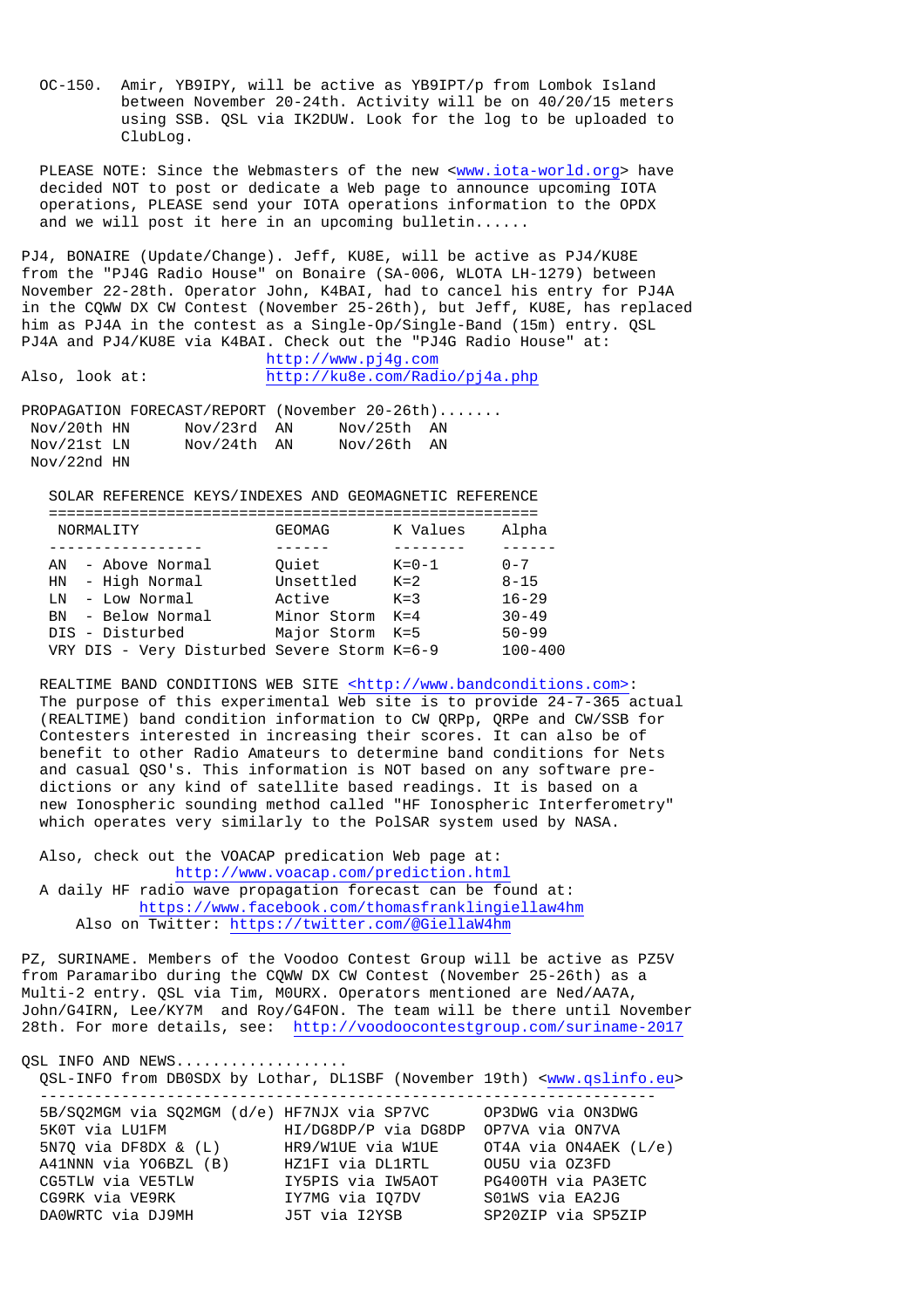| DLOSAT via DL8OAI                                                | JW/DL2JRM via DL2JRM T2AT via N7SMI & (L) |                        |
|------------------------------------------------------------------|-------------------------------------------|------------------------|
| EA6/DL7AFY via DL7AFY                                            | LX/PA3A via PA3A                          | TO2SP via SP6IXF (O/L) |
| EA8/PE1EEC/P via PE1EEC                                          | M70 via G4PIO                             | V26FF via N2FF (L)     |
| EV135KK via EV135KK $(L/e)$                                      | N7D via K9WZB (d)                         | VR20CO via VR2CO       |
| $FG/F6ARC$ via $FE11DX (d/B)$                                    | N7P via K9WZB (d)                         | WOW via KOMHP          |
| $FR/F4HOZ$ via $F4DXW$ (O)                                       | N7Q via K9WZB (d)                         | W8F via K8TAS (d)      |
| GX1FCW via GX1FCW (e) N7V via K9WZB (d)                          |                                           |                        |
| HF7HX via SP7VC                                                  | N7Y via K9WZB (d)                         |                        |
| (e) eQSL only (d) direct only (B) Bureau only (*-B) DX's- Bureau |                                           |                        |
| (O) OORS only (C) ClubLog only (L) LoTW only                     |                                           | (88) no OSL required   |

 G3MRC ETC. Phil Whitchurch, G3SWH and AD5YS, reports the following: "I am pleased to announce that the backlog of all outstanding direct QSL requests for Joe, G3MRC's, numerous callsigns (7Q7BP, 5X1P, 9Q5MRC, 9U5MRC, C91MR, C91MR/3, C93MR, C96MR, C97MR, G3MRC, G3MRC/C9, G3MRC/9Q5, 9X5/G3MRC, Z38/G3MRC, 5H/9Q5MRC and ZB2/G3MRC) have now all been processed and mailed.

 Some of the logs are still on paper and I am working on digitizing them with a view to uploading them to ClubLog, LoTW and my own web site. This will probably take a few more weeks.

 When Joe became a Silent Key in early May 2017 his RSGB membership lapsed. Consequently, please note that, following a decision by the RSGB QSL Bureau not to process outgoing cards for non members, paper QSLs for this station are ONLY available DIRECT with adequate return postage or via the OQRS facility on my site <www.g3swh.org.uk>."

 LOGS ONLINE AT CLUBLOG.ORG THIS WEEK...... https://secure.clublog.org/logsearch/5K1B https://secure.clublog.org/logsearch/DU1/SP5APW https://secure.clublog.org/logsearch/TO2SP

 QSLS RECEIVED VIA LoTW: 5N7Q, BD4WN, BV2FB, CY0/VA1AXC, DJ5AN, E6AG, E75C, FK4QX, H44RR, JS6RRR, OK1VK, P29RR (OC-153), SU9JG, V47FWX and VK9VKL

QSLS RECEIVED VIA MAIL: AL3/AA7CH, NL6/AA7CH, RI0LI and S9YY

QSLS RECEIVED VIA THE BUREAU: NONE REPORTED THIS WEEK!!!!!!

V4, ST. KITTS AND NEVIS. Operators Andy/N2NT, Daniel/K1TO and Tom/N9NC will be active as V47T from the QTH of V47KP on St. Kitts (NA-104) during the CQWW DX CW Contest (November 25-26th) as a Multi-2 entry. QSL via W2RQ direct or LoTW. ADDED NOTE: Operation depends on the successful repairs from Hurricane damage.

VK9M, MELLISH REEF (Update). The VK9MA team is now QRT from Mellish Reef. ClubLog.org shows as of 2007z, November 15th, the VK9MA team made 43747 QSOs with 13918 unique callsigns (11292/SSB, 28574/CW, 2/PSK, 949/FT8 and 2930/RTTY). Breakdown is: 195/AF, 16178/AS, 13991/EU, 10754/NA, 2224/OC and 405/SA. QSL via N7QT, direct, by the Bureau, ClubLog's OQRS (STRONGLY RECOMMENDED), LoTW or eQSL. All QSOs will be uploaded to LoTW and eQSL shortly after the operation. For more details and updates, see: https://vk9ma.com

XU, CAMBODIA. Tom, KC0W, cut his operation from Vietnam (see 3W above) and is now active from here as XU7XXX. His length of stay is not known. Activity will be on 80-6 meters CW only. QSL via KC0W direct. No LoTW – No Bureau.

XX9, MACAO (PRESS RELEASE #1). Alex, PY2WAS, 2018 Macao Dxpedition Team Leader, sent out the following press release on November 15th [edited]: After 8 months of preparation for this DXpedition, we are proud to announce a DXpedition to Macao (XX9) from the night of March 9th, 2018 to March 17th, 2018.

 Although this DXpedition does not count on donations, participants will be supporting all costs for transporting 215 kgs of equipments, as well as costs with air tickets, accommodation, meals and so on.